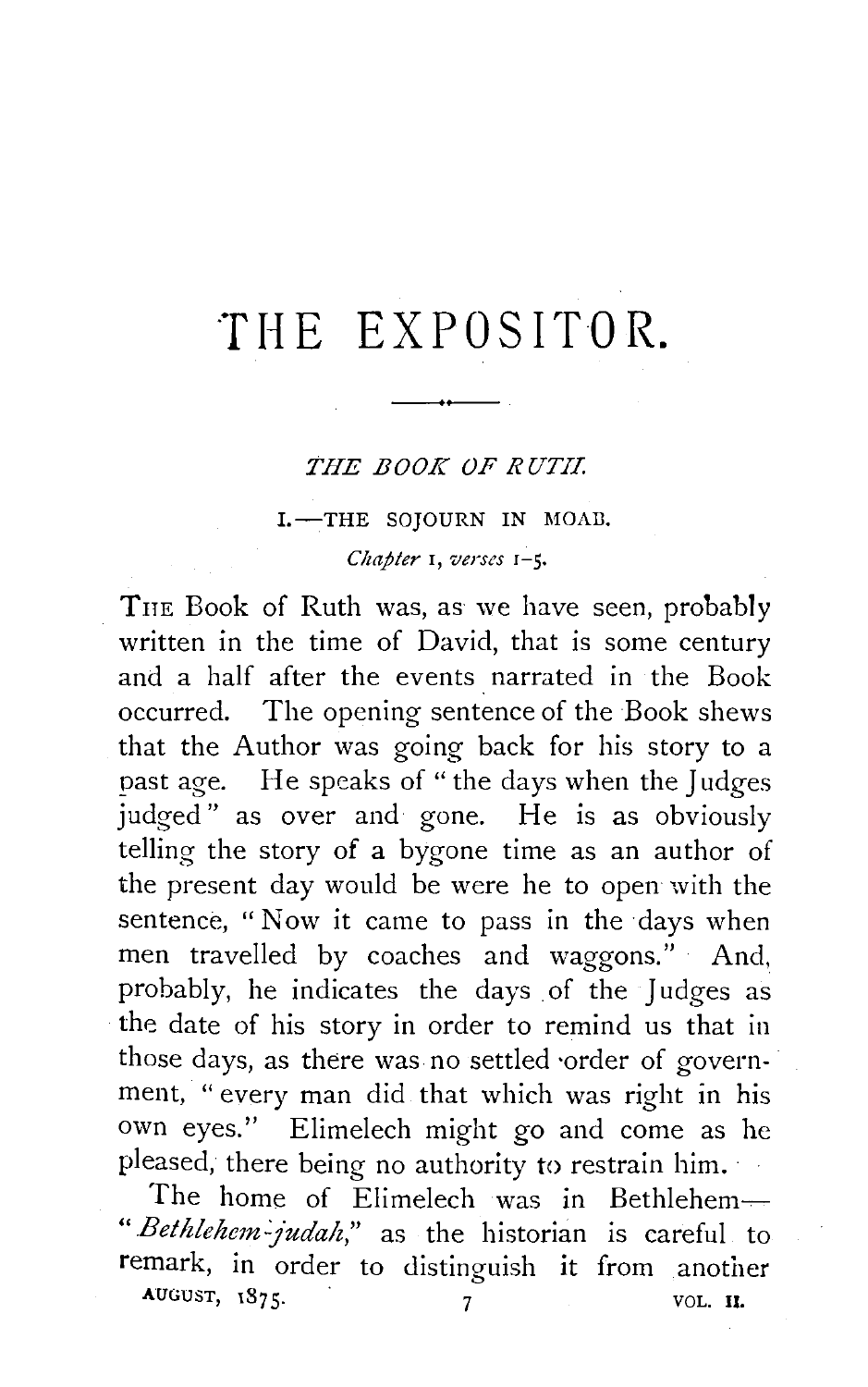Bethlehem in the territory of the tribe of Zebulon. Now Bethlehem-in-J udah was " remarkably well watered in comparison with other parts of Pales $time."$  The pastures of its limestone downs were famous for their fine rich grass, and its valleys were covered over with corn. Its very name-Bethlehem, *£.e., House of Bread-indicates* its fertility. And, therefore, the famine which drove Elimelech from Bethlehem must have been extraordinarily protracted and severe ; even the most wealthy and fertile parts of the land must have been consumed by drought : there was no bread even in the very " House of Bread."

Elimelech and his family were by no means likely to be the first to feel the pinch of want, or to feel it most keenly; for he came of a good stock, of a family that stood high in the tribe of Judah, and was a man of consideration and wealth. When his sorely bereaved widow returned to her native place, *"all the city* were moved about her," as about some wellknown person once held in general repute, and cried, "This Naomi!" She herself confesses, "I went out full, and the Lord hath brought me home again empty," evidently contrasting her present penury with her former opulence. The kinsmen of Elimelech, Boaz and that unnamed kinsman who declined to redeem his inheritance, were men conspicuous for high character and large possessions. So that we have every reason to believe that Elimelech was a man well endowed and in good esteem. The probability is that he was rich in flocks and herds, a master shepherd such as Beth-

<sup>I</sup> Ritter's "Comparative Geography of Palestine."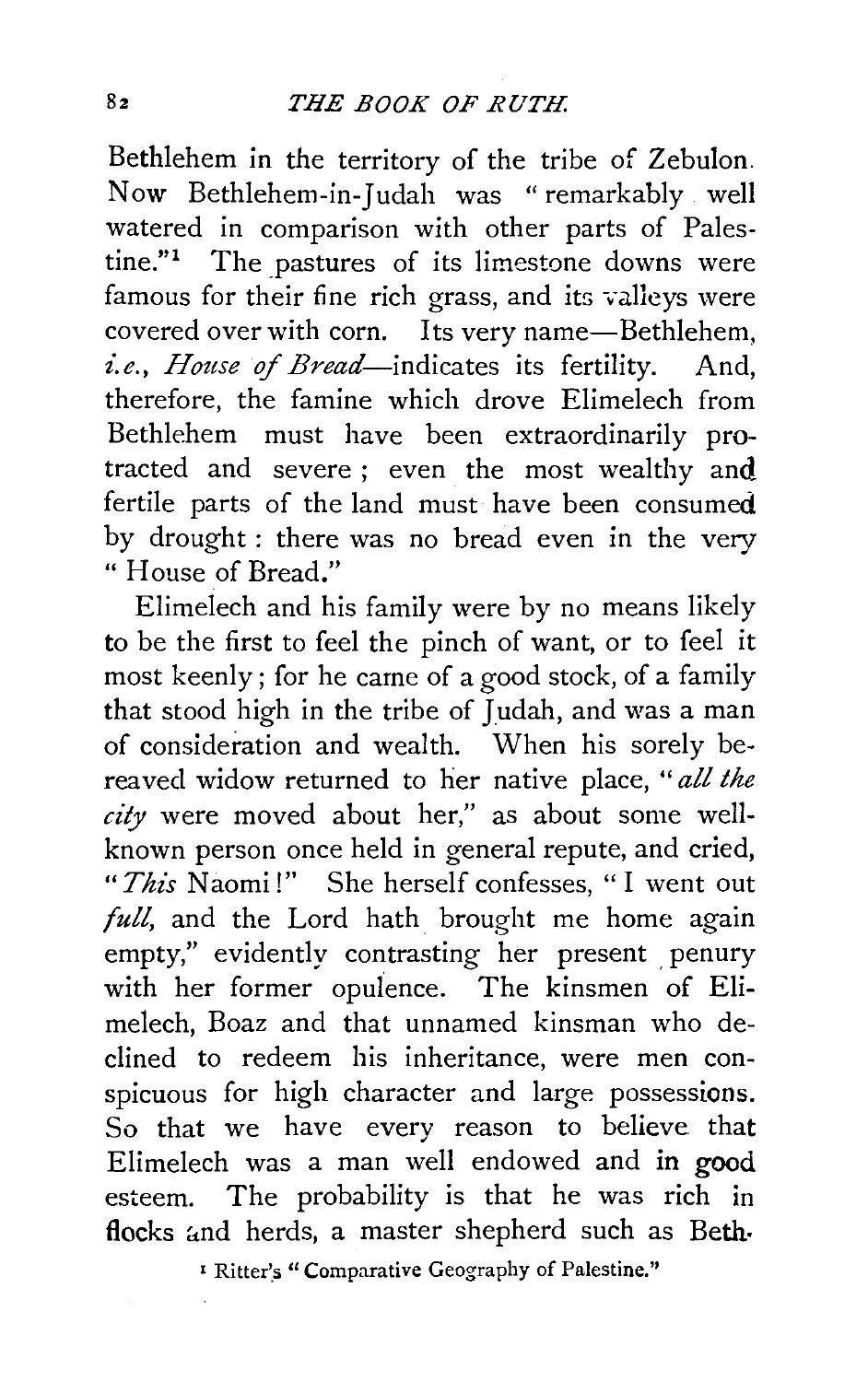Iehem has constantly produced ; and that it was to find pastures for his famishing flocks that he went to sojourn in Moab.

His own name, and the names or his wife and children, confirm this conclusion. For *Elimelech* is compounded of *El=God,* and *melech=King,* and means "My God is·my King;" and Hebrew scholars have noted· that all names compounded with *melech*  are borne by distinguished persons. *Naomi*, or *Noomi*, means "the lovely, or gracious, one." *Mahlon* and *Chilion* probably mean "joy" and "ornament." And as we know that the Hebrew names were commonly expressive of character, and in the earlier ages even prophetic of character, we may perhaps infer from these names that the father was a kingly kind of man, the mother a lovely and gracious woman, and the two boys the very pride and joy of their parents' hearts.

They are all expressly called *"Ephrathites* of Bethlehem-judah." *Ephrathah* was the ancient name of the district in which Bethlehem stood ; and probably the word denotes the fruitfulness of this district as insured by its abundance of water,— *Euphrates* and *Ephrathah* seem to be kindred words. *Ephrathites,* then, are *natives* of the city or district as distinguished from mere sojourners or residents ; *born* Bethlehemites, and not men of other districts who had come to settle in it: and possibly the antique word may also here convey an intimation that Elimelech belonged to one of the *ancient* and well-born families of the district.

So that, on the whole, we may conceive of Elime-Iech as a native of the fertile district of Bethlehem,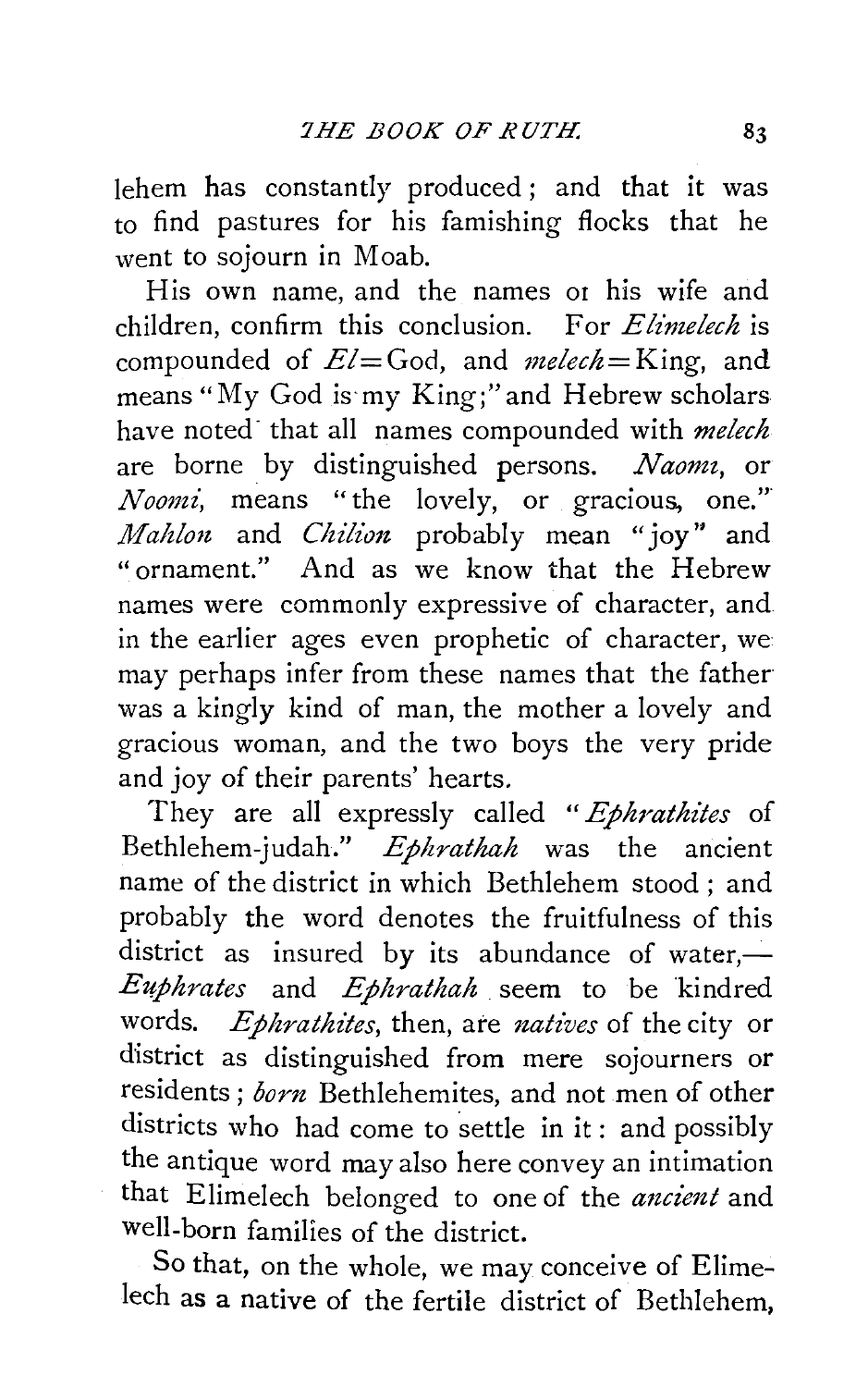a member of an ancient, noble, and distinguished family, a man of substance and mark, with a lovely wife and two bright promising sons fast rising into manhood.

This man, pinched by famine and fearing to lose his wealth, resolved to emigrate to the Field oi Moab, which, untouched by drought, was green with grass and wealthy with corn. But why did he select *Moab?* The usual resort of the clans of Canaan and its vicinity in time of famine was Egypt. Why, then, did not Elimelech, like his great forefathers, either go or send down into Egypt for corn ?

The probability is that he would have sent or gone if the road to Egypt had not been closed. All the notes of time in the Book imply that it was while the venerable but miserable Eli was Judge that Elimelech resolved to leave his ancestral fields : and while Eli was Judge there was perpe-tual war with Philistia. \Vhen the Philistines. heard that the tribes of Israel were oppressed by famine, they would be sure to guard the high road to Egypt, in order to prevent their famishing foes from procuring supplies from the vast public granaries of that opulent and powerful empire.

With the way to Egypt stopped, Elimelech would naturally turn to the Field of Moab; for Moab had nuch to attract both the farmer and the shepherd. The name "Moab" stands in the Bible for three districts on the east of the Dead Sea; but we can tell in which of these it was that Elimelech found a home and a grave, for one of these districts is ex pressly called " The Field of Moab,"--which is the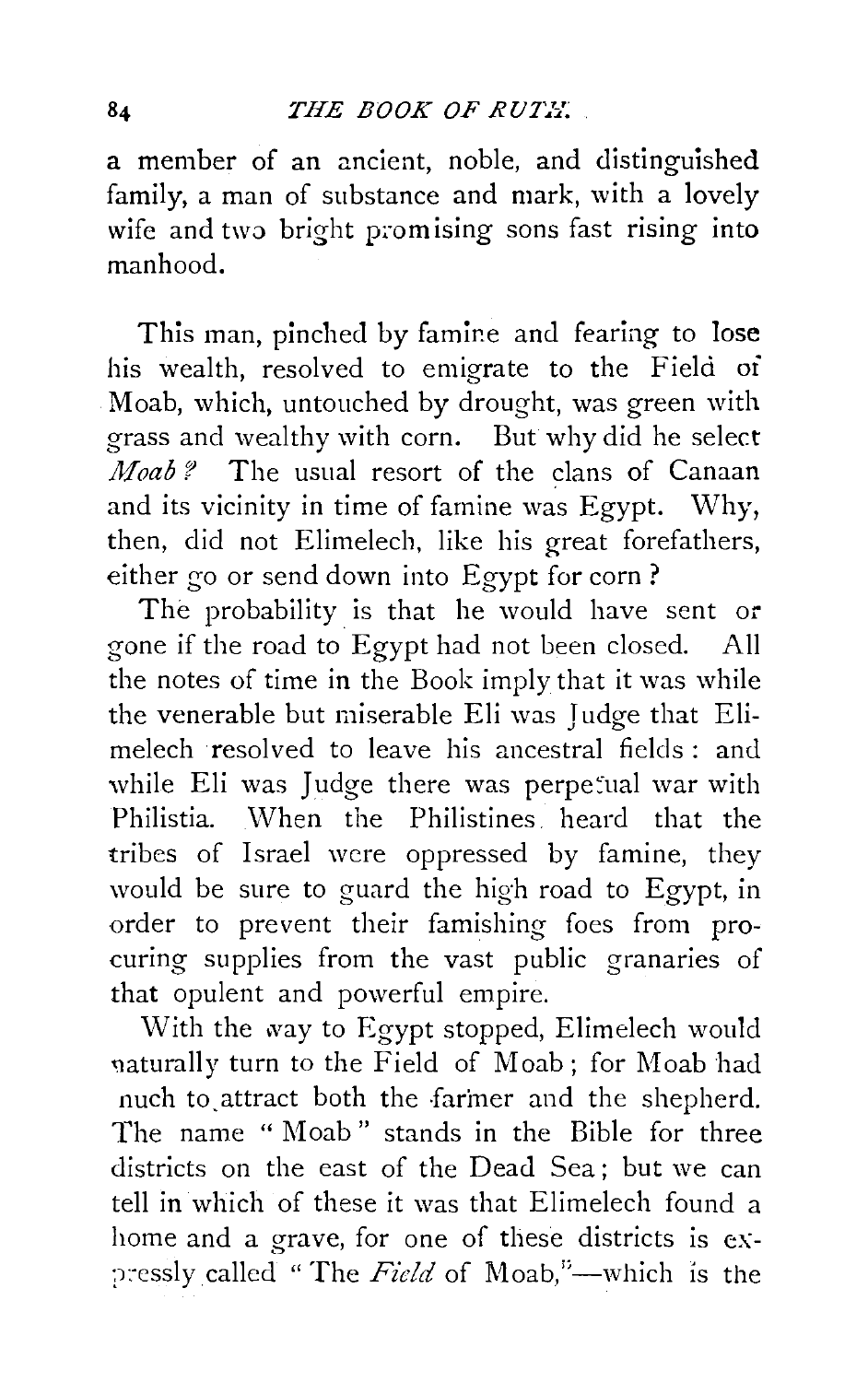technical phrase used throughout this Book-while another was called "The *Land* of Moab," and a third " The  $Dry$ ,"-i.e., the Dry Canton-" of Moab." This district or canton-" The Field of Moab," or Moab proper-has the precipices which border the Dead Sea on its western limit, a semicircular sweep of hills on the east, behind which lies the Arabian Desert ; on the north it is defended by the tremendous chasm down which the river Arnon• foams : while on the south the two ranges between, which it lies run together, meet, and shut it in. It was a high table-land, dotted with cities, on which the grass grew sweet and strong ; and it has been in. all ages, as it is even now, a favourite haunt of pastoral tribes.

The prophets Isaiah and Jeremiah, who evidently knew Moab and the Moabites well, give us a graphic and artistic sketch of them. In their "burdens," or "dooms," the men of Moab "appear as high-spirited, wealthy, numerous, and even to a certain extent civilized, enjoying a wide reputation and popularity. With a metaphor which well expresses at once the pastoral wealth of the country and its commanding, almost regal, position, but which cannot be conveyed in a translation, Moab is depicted as the strong sceptre, the beautiful staff, whose fracture will be bewailed by all about him, and by all who know him. In his cities we discern 'a great multitude' of people living in 'glory' and in the enjoyment of great 'treasure,' crowding the public squares, the housetops, and the ascents and descents of the numerous high places and sanctuaries, where the 'priests and princes' of Chemosh, or Baal-peor, minister to the anxious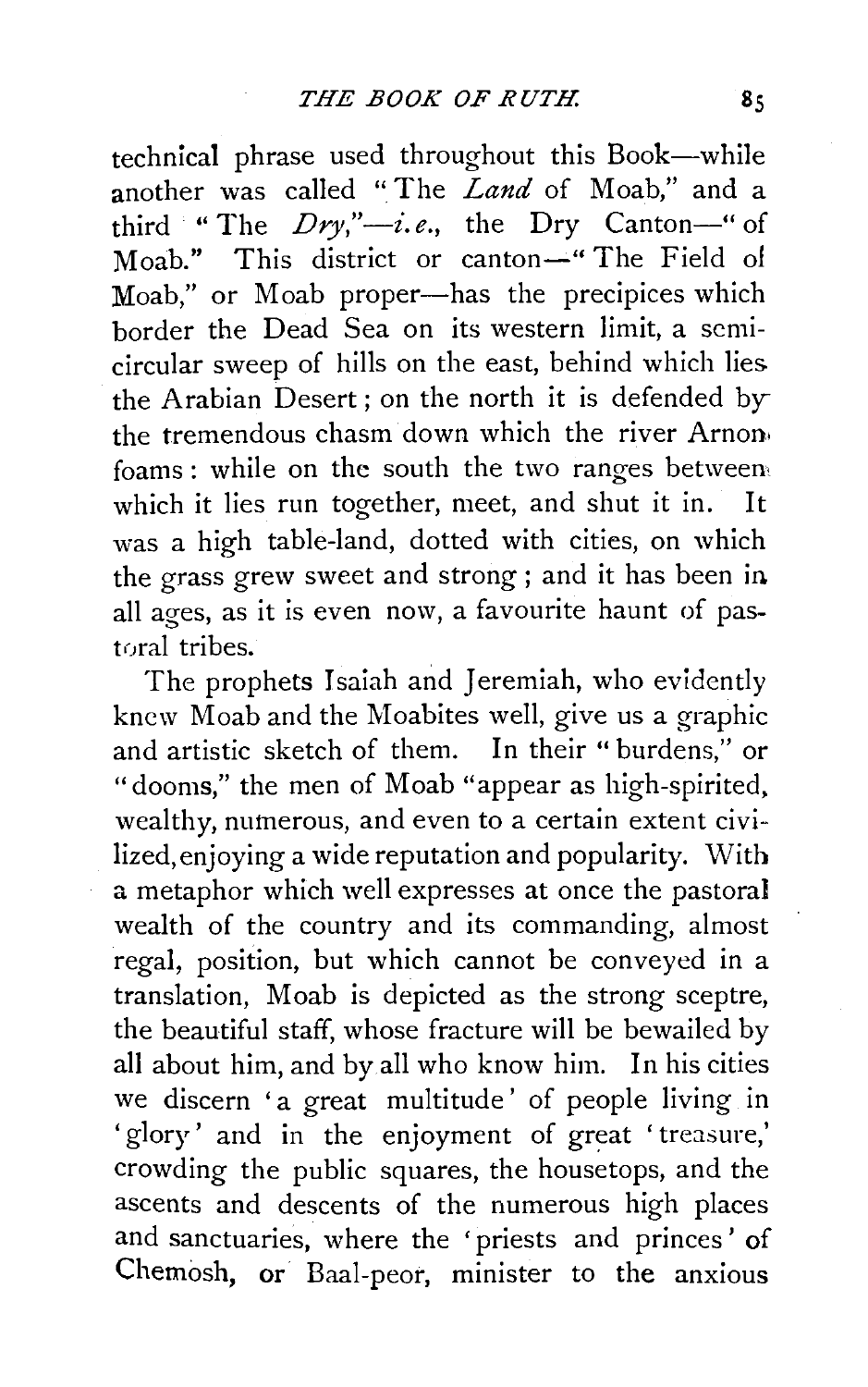devotees. Outside the towns lie the ' plentiful fields,' luxuriant as the renowned Carmel, and the vineyards and gardens of 'summer fruits;' the harvest is being reaped and the 'hay stored in abundance,' the vineyards and presses are crowded with peasants gathering and treading the grapes, the land resounds with the joyful shouts of the vintagers."<sup>1</sup>

The Moabites, moreover, were of kin to the Israelites ; for, while the men of Israel were the sons of Abraham, the men of Moab were descendants of his nephew Lot: and, though there was often war between the two nations, and war as •bitter as kinsmen's quarrels commonly are, at least in the intervals of peace very friendly relations were often maintained between individual members or families of the two races.

Here, then, in the pastoral canton of  $M$ oab $$ which, though it plays a great part in ancient history, is hardly so large as the shire of Huntingdon, and is not so far from Bethlehem as Huntingdon from London - Elimelech might hope to find a good pasture for his flocks and herds, if only he were able to purchase it, as no doubt he was, and would receive the welcome which awaits the "full," or wealthy, sojourner in almost every land.

Was it *wrong* of him to abandon his native land, in order to sojourn with Moab until the famine was past? No doubt, it was wrong. Not that emigration is a sin, or even emigration to an alien, and sometimes hostile, land. We, perhaps, are better pleased to hear of Englishmen migrating to one of

<sup>1</sup> George Grove, in Smith's "Dictionary of the Bible," art. Moab.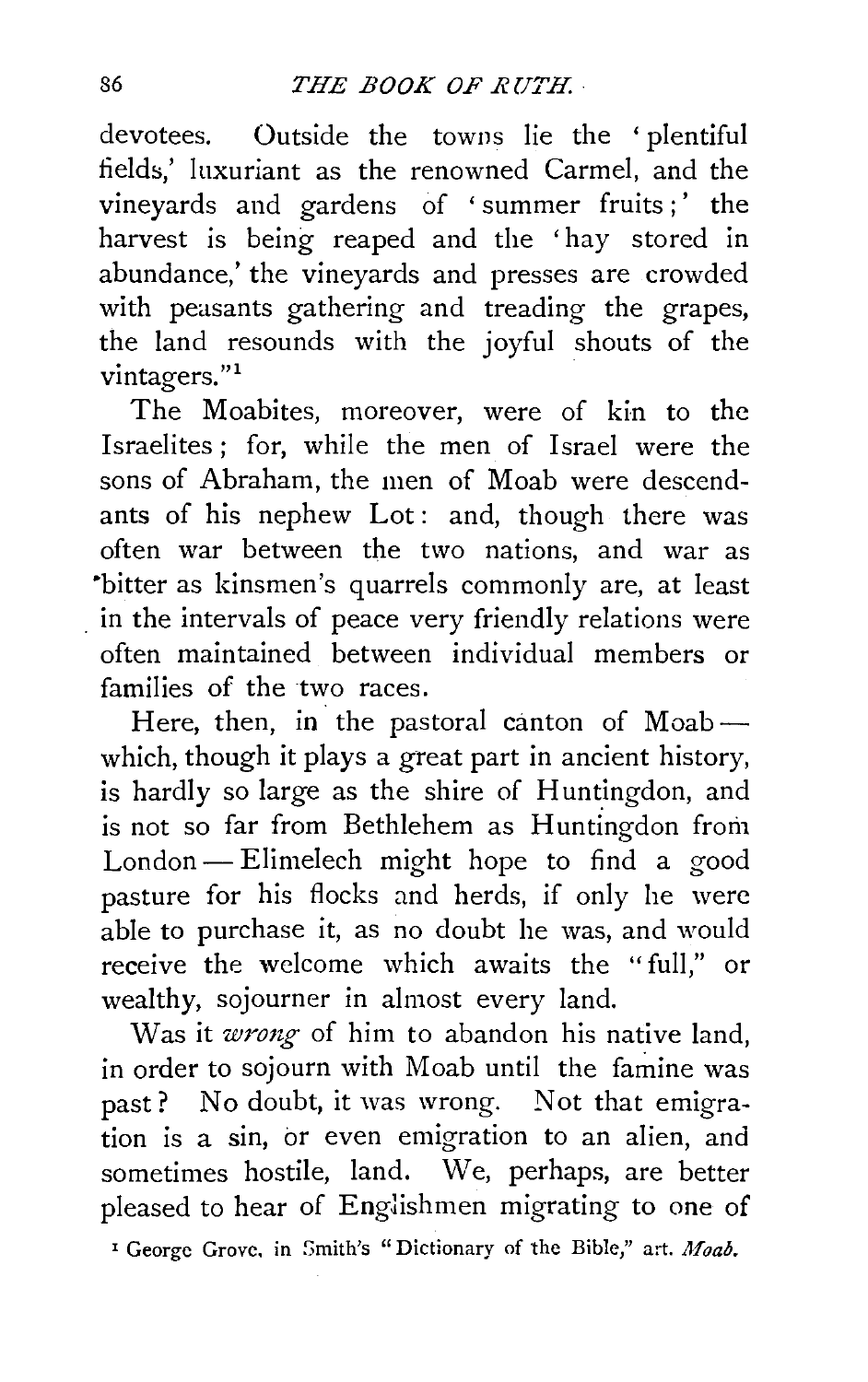our English colonies than to hear of them sailing to a land in which the English name is, or may be, held in suspicion and dislike. But who would say that it was *wrong* for an English family, on the compulsion of some strong motive, to settle in France, or Spain, or America ? What made it wrong for Elimelech to migrate to Moab, wrong according to the Hebrew standard, was that he was abandoning his place among the elect people, to sojourn among heathen whose social life, whose very worship, was unutterably licentious and degrading. If it were right of *him* to abandon his place, it would not have been wrong for all Bethlehem, nay, for all Judah; and then how could the Divine purpose concerning Israel have taken effect? Elimelech was a wealthier man than many of his neighbours; and if *they* could bear the brunt of famine rather than forsake the land of their fathers and expose their children to the seductions of heathen license, why could not he ? True, he is not directly blamed for his error in the Book of Ruth, which is written in the most considerate and generous tone throughout; but that the writer of the Book thought him to blame, and held the calamities which fell on him and his house to be a judgment on. his sin, there is scarcely room to doubt.

What these calamities were we are told in verses 3-5. Elimelech lost his life while seeking a livelihood, and found a grave where he had sought a home. And, apparently, this "judgment" fell on him at once, judgment treading on the very heels of offence. Before his sons were married, he was taken away from the evil to come. For we can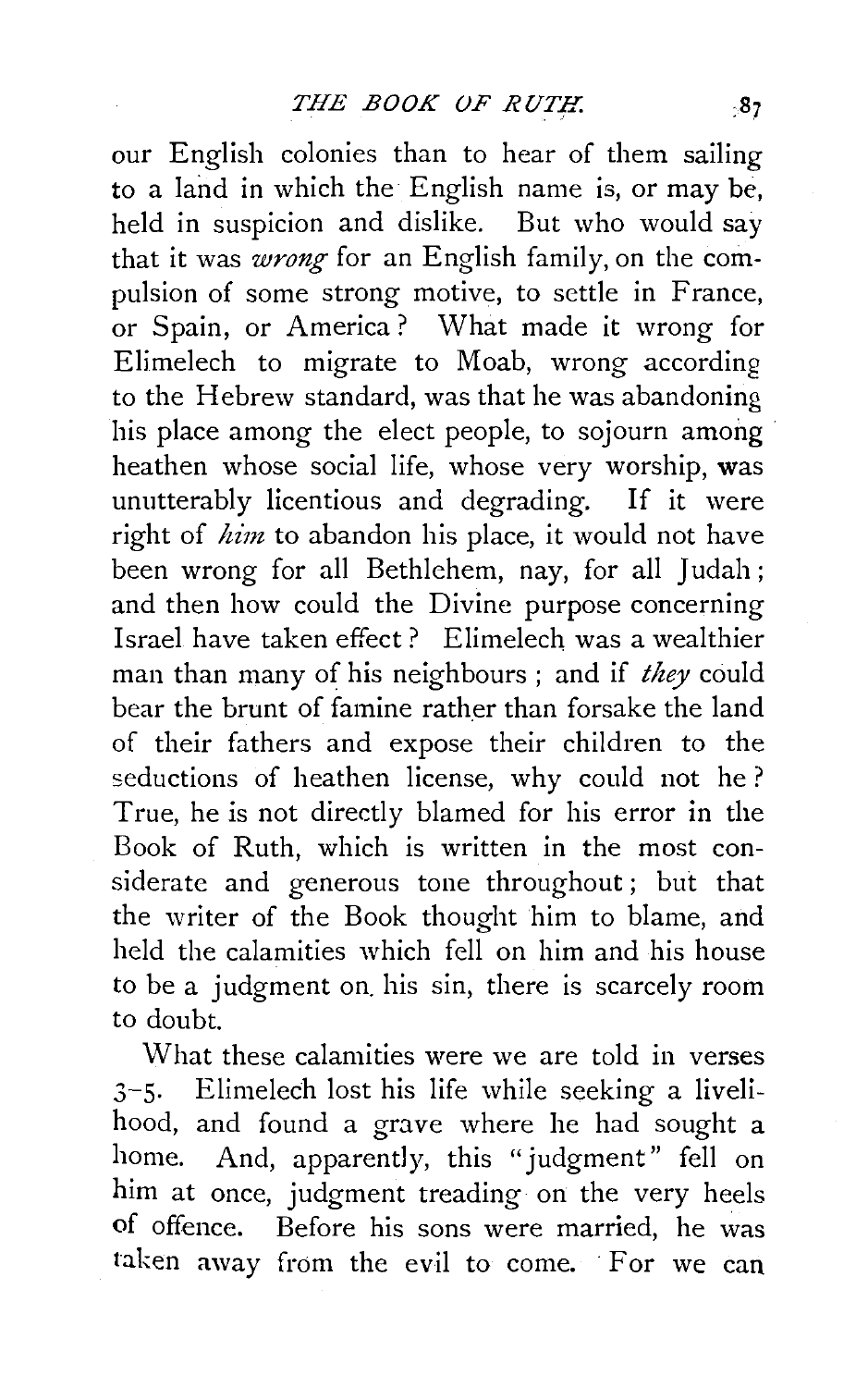hardly doubt that it would have seemed evil to him that his sons should marry strange women, women of a race of which God had said, " Thou shalt make no covenant with them : and thou shalt not make marriage with them; thy daughter thou shalt not give unto their son, nor shalt thou take their daughter for thy son; for it would turn away thy children from me, and they will serve false gods." $1$  The sin of these young men in marrying strange women is not expressly denounced as a sin in the Story, any more than that of their father in forsaking the land of promise, although it is denounced in the Targum, which commences verse 4 thus : " *They transgressed* the commandment of the Lord, and took foreign wives from among the daughters of Moab." But no one can read the Old Testament without feeling that they sinned against the Hebrew law: for, among the Hebrews, marriage was regarded as a religious covenant ; and St. Paul does but utter the national conviction when he asks, "What fellowship has light with darkness, or Belial with God?" The reason of the law is given in the passage just cited from Deuteronomy,—" they will turn away thy children from me, and they will serve false gods."

The daughters of Moab were specially obnoxious to the faithful Israelites. They appear to have been among the most fascinating, and the most wanton and profligate, women of antiquity. Their gods-Chemosh, Moloch, Baal-peor---were incarnations of lust and cruelty. They demanded human sacrifices. Children were cast into their burning arms. In theit ritual sensuality was accounted piety. True, Mahlon

I Dent. vii. 2, ff.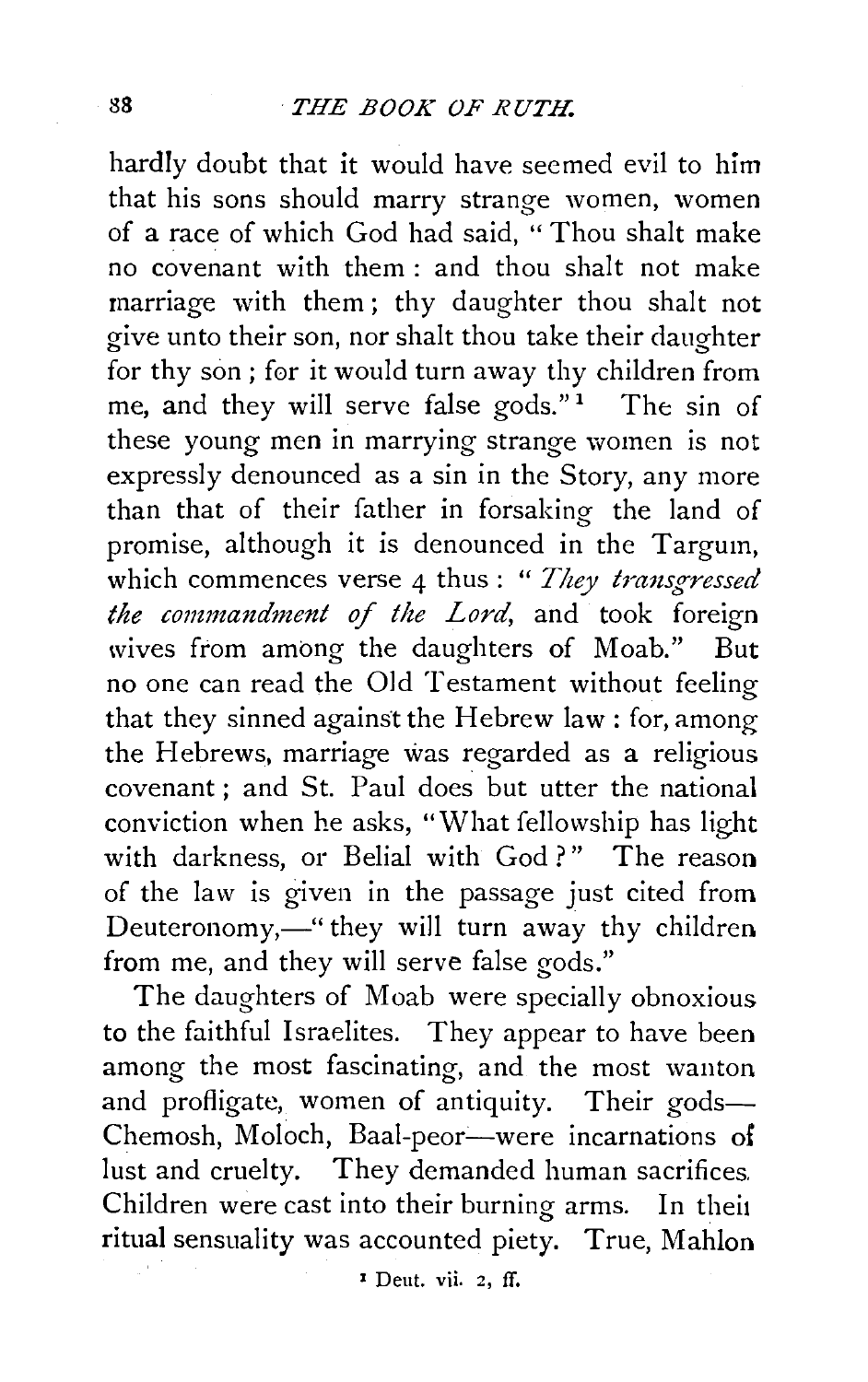and Chilion were exceptionally fortunate in their wives. *They* were not turned to the service of false gods, though there was grave reason to fear that they might be ; but, on the other hand, neither did they turn their wives to the service of the only true God. It was not till after her husband's death that Ruth learned to take shelter under the wings of the Lord God of Israel (Chap. ii., ver. 12); and Orpah, as we are expressly told (Chap. i. ver.  $15$ ), " went back to her people and *her gods.*"

Nevertheless, the home of Naomi in the Field of Moab seems to have been a very happy, although it was not by any means a prosperous, home. Gradually, as the years passed, the widow and sons of Elimclech appear to have lost all that they had, so that at her return to Bethlehem Naomi came back "empty." But, for once, love did not fly out of the window as poverty stept in at the door; for Naomi prays (Chap. i. ver. 6) that the Lord will deal kindly with Ruth and Orpah, because *they had dealt kindly with the dead and with her. Orpah*, probably, means *"hind,"* and *Ruth "rose,"-pretty* and pleasant names both, denoting grace and fragrant beauty. Mahlon and Chilion mean "joy" and "ornament." So that at the head of the diminished household we have the lovely and gracious Naomi; and then "Joy" has for wife the beautiful and fragrant " Rose," and '' Ornament" the graceful " Hind." The very names are idyllic, and seem to indicate, what the facts confirm, that the household was a singularly pure and happy one, characterized by a certain rustic grace and refinement.

But "Death strikes with equal foot the rustic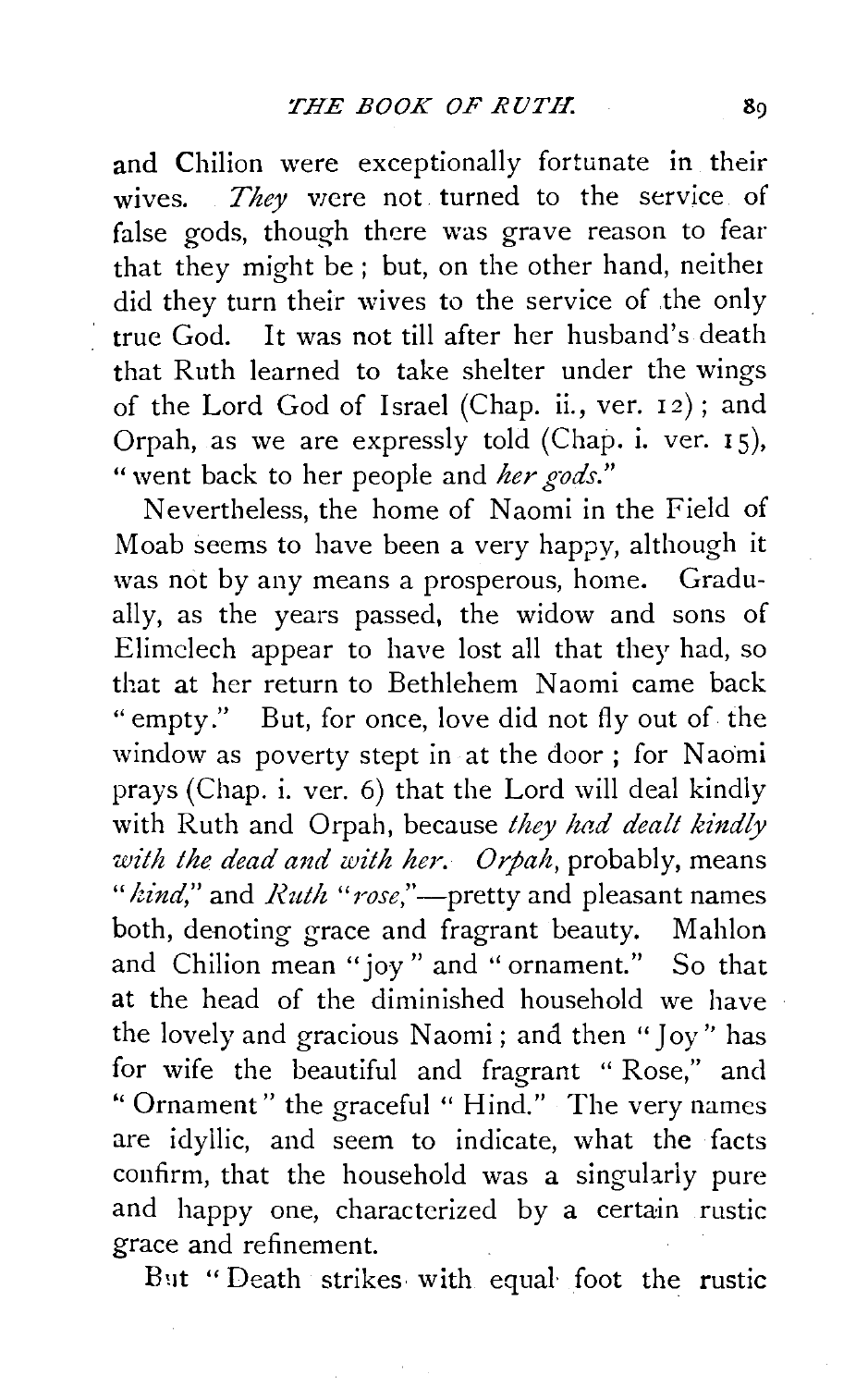,cottage and the palaces of kings." And after ten years, in which the members of this notable family seem to have opposed a constant face to the austere and threatening brow of Misfortune, and to have grown the dearer to each other for the sorrows and calamities they shared together, Mahlon and Chilion, still young men, followed their father to the grave, and Naomi was left a childless widow. Songs of mirth were exchanged for songs of mourning. The three men of the household had gone to their long home, and the three bereaved women were left to weep together and to comfort each other as best they might.

Thus far the Book of Ruth resembles that Sym. phony of Beethoven's, in which the songs of birds, the cheerful hum of a holiday crowd, and all the pleasant voices of a rustic merry-making, are hushed by the crash of a sudden ·and threatening storm.

The fact that both Ruth and Orpah were minded to accompany the destitute Naomi, when she returned to her native city, confirms all that has been said of the pure and happy family life of the household into which they had been admitted. Mahlon and Chilion must have been men of worth and character to win so sincere and stedfast an affection from these two daughters of Moab. And the gracious Naomi must have carried herself both wisely and graciously to these young wives, or she would not have inspired them with a love so devoted and self-sacrificing. And yet, when once they had breathed the pure atmosphere of a Hebrew home, it is no marvel that Ruth and Orpah were reluctant to lose it. To the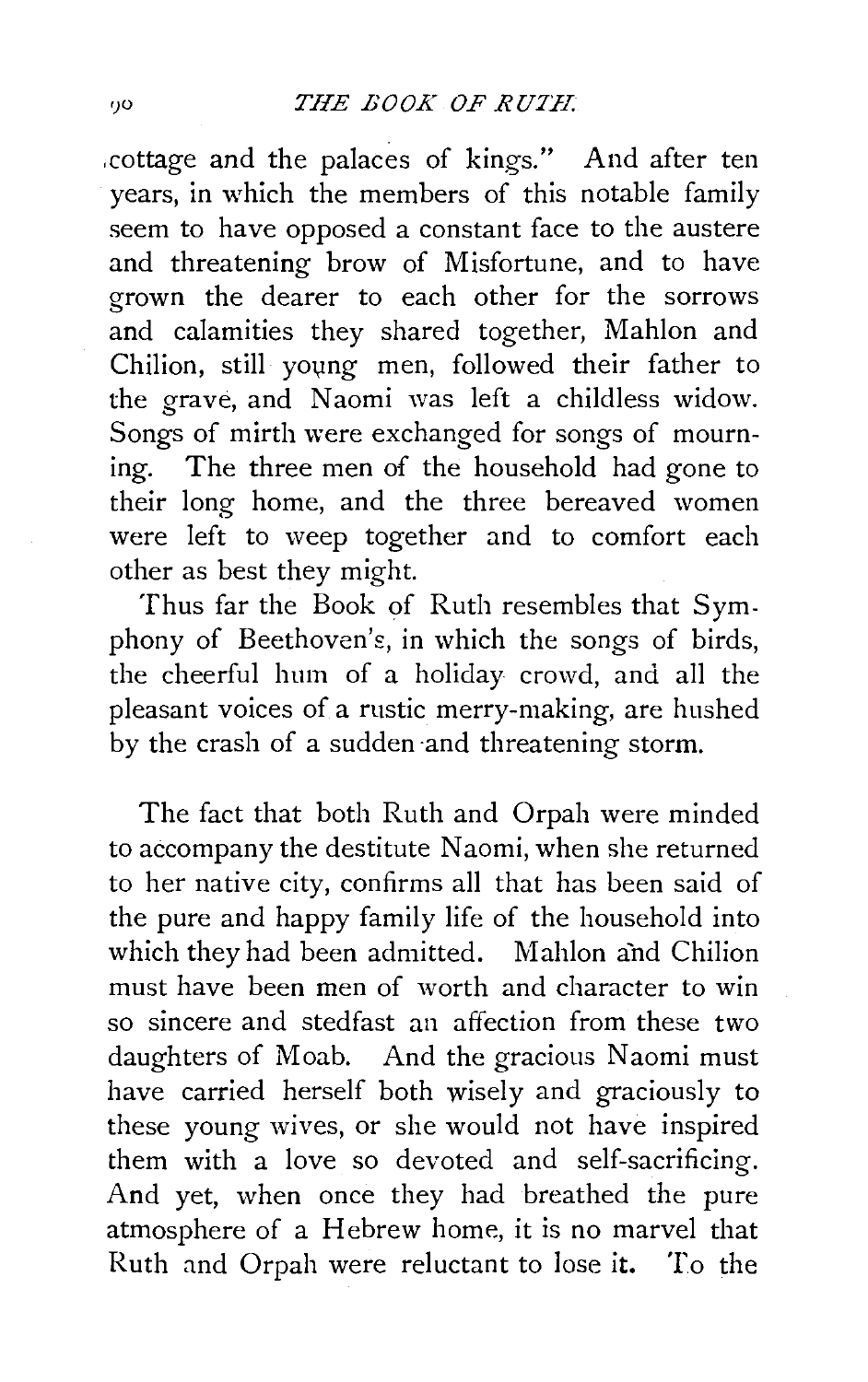men of Moab women were but toys to be played with while they retained their charm, and to be cast aside so soon as some brighter toy took the eye. But in ancient Israel, as happily also in modern England, the worship of God was, as a rule, conjoined with a pure domestic life, a life made pure and sweet by chastity and kindness, by respect for women, by love for children. No doubt Ruth and Orpah were profoundly impressed by the purity and fidelity which distinguished the Hebrew from the Moabitish home, and repaid it with tenderness and a grateful attachment to the family into which they had been welcomed. It speaks well for them that, after living with them for ten years and watching with motherly jealousy how they bore themselves to her sons, Naomi can thank them with impassioned sincerity and tenderness for their "kindness" to the dead and to her.

Their kindness to *her* is even more remarkable, perhaps, than their kindness to their husbands; for the ancient combine with modern authors to complain of the unhappy relations which obtain between the daughter- and the mother-in-law, and in laying the blame of it on the latter. "The mother-in-law has forgotten that *she* was ever a daughter-in-law," says an old German proverb. Terence laments that all mothers-in-law have ever hated their son's wives; and Juvenal affirms that " domestic concord is impossible, so long as the mother-in-law lives." And, no doubt, among selfish people, who confound jealousy with love, the relation is apt to be a source of irritation  $\epsilon$ nd discord; the mother is loth to relinquish her rights in her son, and the wife is forward to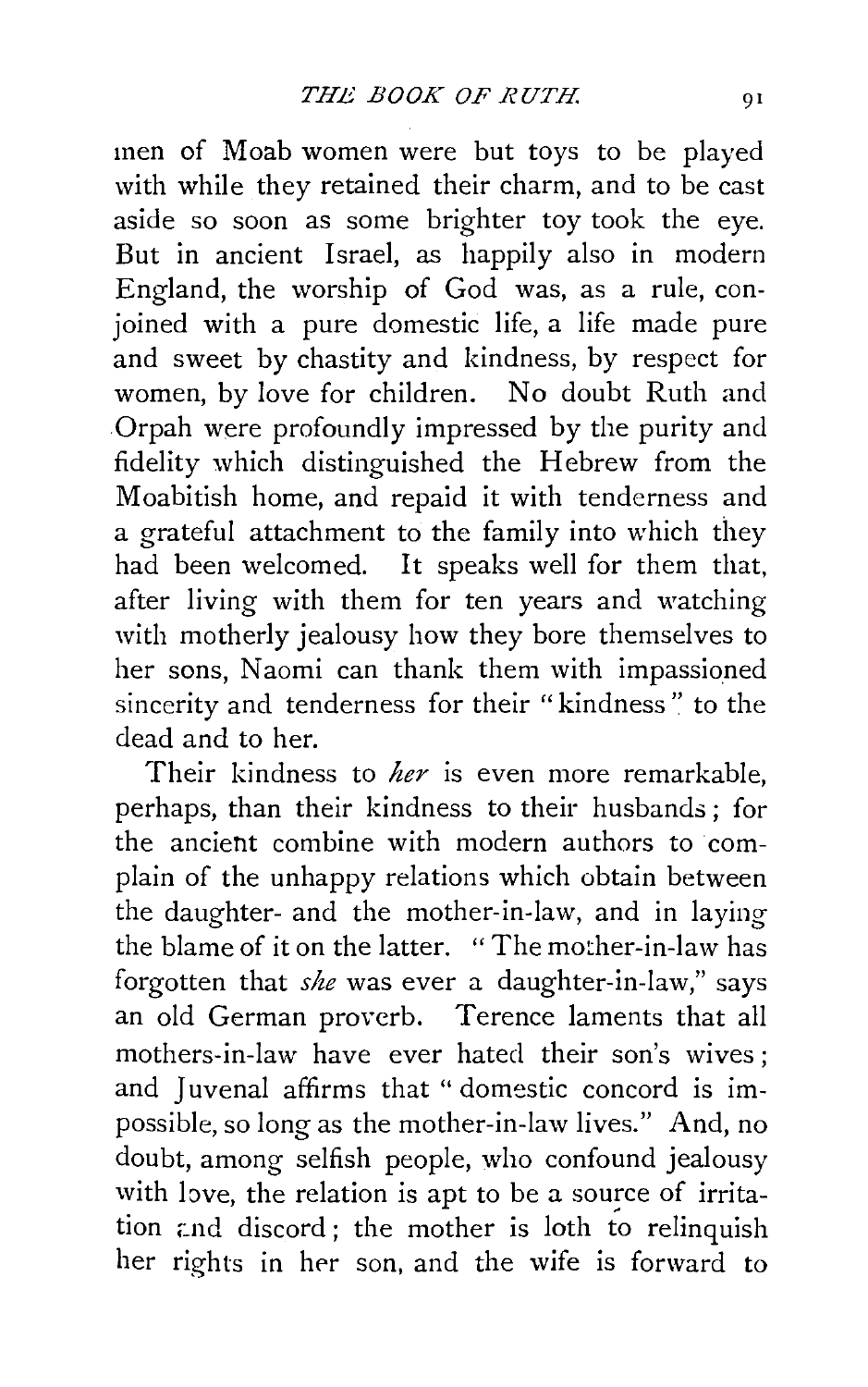assert her rights in her husband : both are apt to forget that their common love for the same person should draw them together and make them of one heart and mind. But in lands where the home-life is pure and tender, and among persons of an unselfish and ·generous nature, even this relation becomes a very happy one. And, possibly, we may accept it as the weightiest testimony to the tenderness and purity of domestic life among the better Hebrews, that both the prophet Micah (Chap. vii. ver. 6) and our Lord Himself (Luke xii.  $53$ ) imply that the tie between muther-in-law and daughter-in-law was as close and sacred as that between mother and daughter, or father and son; that both affirm it to be one of the last signs of utter social division and corruption when the daughter-in-law rises up against her mother-in-law. " Happy is the nation that is in such a case." For men labour, as well as fight, for hearth and altar as for nothing else ; and when the hearth is itself an altar, when the home is bright and sacred with a Divine Presence and law, then indeed there is no place like home.

## II.-THE RETURN TC SETHLEHEM. *ClzajJter* I, *verses* 6-22.

Than the scene depicted in these verses there is hardly any more beautiful and affecting in the whole range of the Old Testament Scriptures. All three actors in it are admirable, and are admirably portrayed. Even Orpah shews a love and a devotion which command our respect, although her love did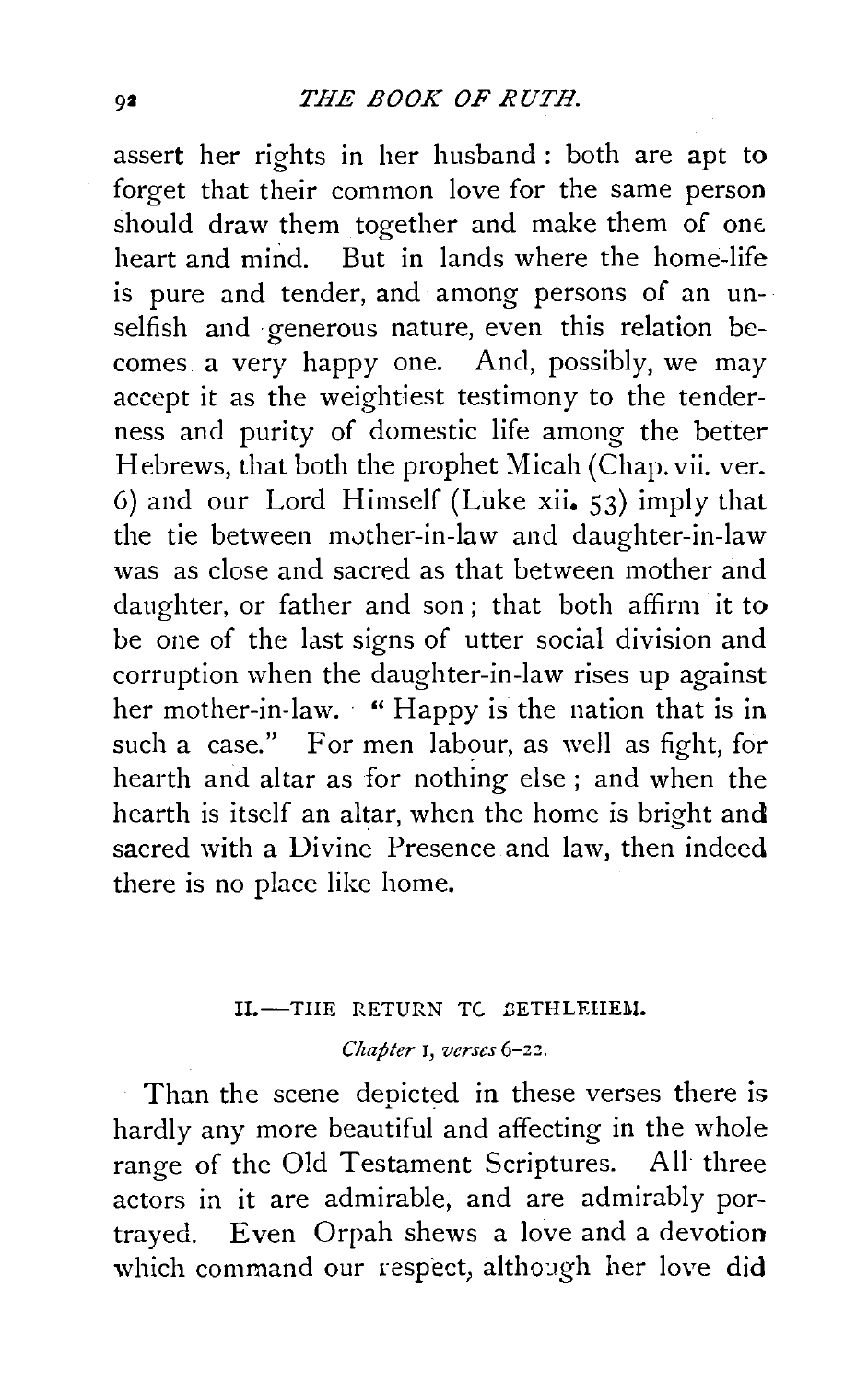not rise to the full heroic pitch ; while of Ruth and Naomi it is hard to say which is the more admirable,-Naomi, in putting from her her sole comfort and stay, or Ruth, in leaving all that she had to become the stay and comfort of Naomi's declining years. The exquisite and pathetic beauty of the scene has been recognized from of old, and has inspired painter after painter, musician after musician: while Ruth's famous reply to Naomi's dissuasive entreaties takes high rank among the sentences which the world will not willingly let die.

It is not an easy, nor is it an altogether pleasant, task to break up this pathetic Story into its separate sentences that we may analyse them and see what they mean and imply; but it is a necessary task: for only as we trace out the meaning of the separate sentences can we hope to reconstruct the Story with fuller knowledge and permit it to make its due impression upon us.

Whether Elimelech and his wife felt that they were entering on a doubtful course when they left. the Holy Land to sojourn with the heathen of Moab, we have no means of knowing. But we have much reason to think that, during her ten years' sojourn in the Field of Moab, Naomi came to regard it as a sinful course. The loss, first, of her husband, and, then, of her sons, came upon her as a Divine rebuke ; and as she laid her sons, cut off in their prime, in an alien grave, the thought and purpose of return, return to God as well as to the land of God, seem to have taken possession of her heart. This purpose was probably strengthened both by the hope that, in her poverty and bereavement, she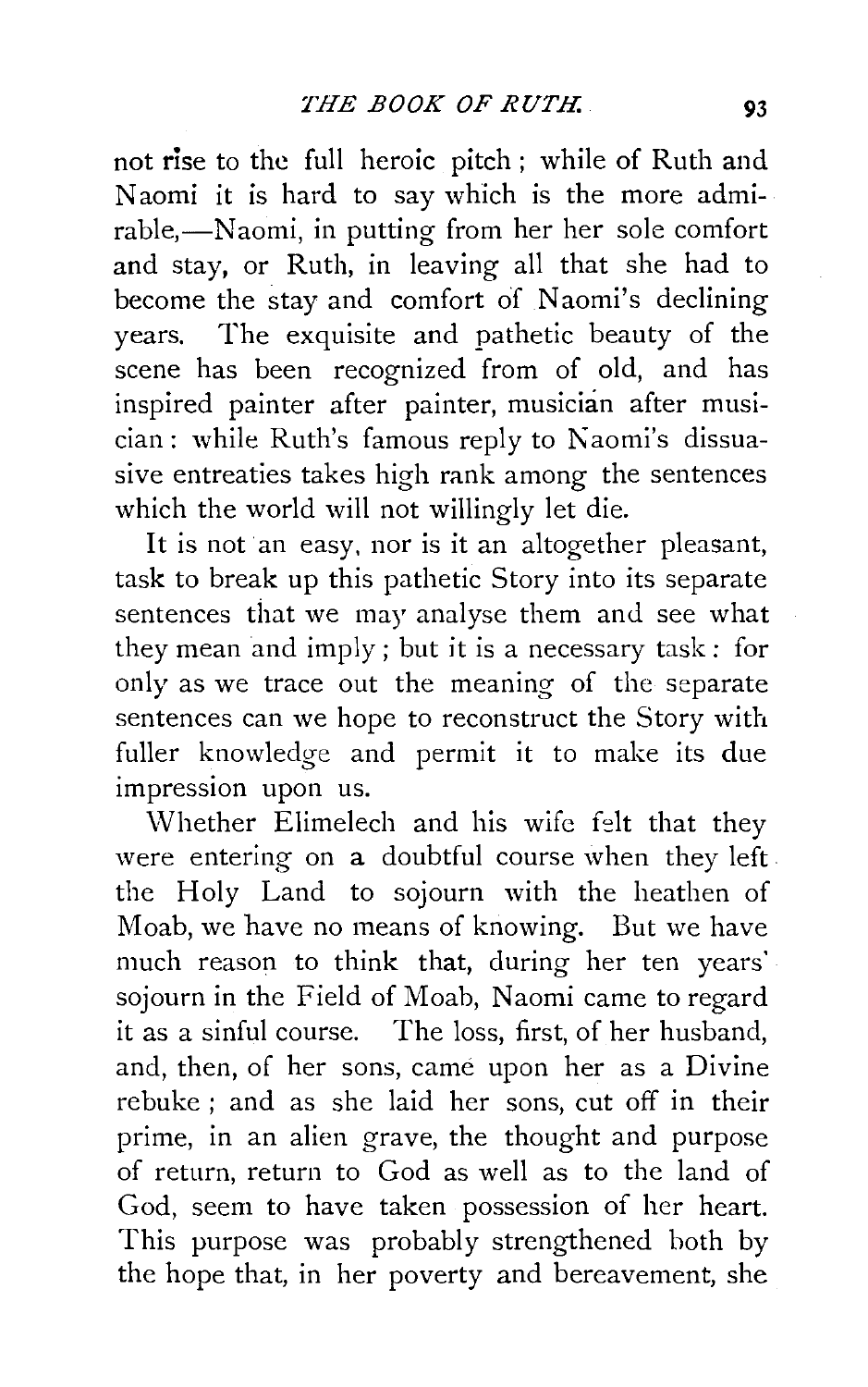would receive help and comfort from her wealthy Hebrew kinsmen, and, still more, by the happy tidings, which now reached her, that the famine was at an end, that the valleys of Bethlehem were once more covered over with corn and its hills with flocks. In the fine Hebrew phrase, " *The Lord had remembered his people, to give them bread."* The pious Hebrew saw God in all things. What we call " The bounty of Nature" was, for him, the immediate gift of God. His bread came straight from Heaven, though it came through the processes of husbandry and the benignity of the seasons, and shewed that God was thinking, and thinking graciously, of him. And when the fields yielded no food, and the flock was cut off from the fold and the ox from the stall, *that* was because God had "forgotten " him. Not that the pious Israelite conceived of God as losing sight of him in the vastness of his empire and the multiplicity of his cares. What he meant by God's forgetting him was that God was offended with him for his sins, was ceasing to be gracious to him, had purposely put him out of his mind, and was therefore refusing to make his fields and toils fruitful to him. He believed, what we too much forget, that Nature is instinct with a Divine Presence ; that it rises into life and fruitfulness when that Presence is auspicious, and sinks into sterility and death when that Presence is clouded with sorrow and indignation at the sins of men. When the Lord " remembered" his people, *i.e.*, when He saw with pleasure that they were doing righteousness and shewing mercy, then He gave them bread. When He turned away from their bold afftonts against his righteous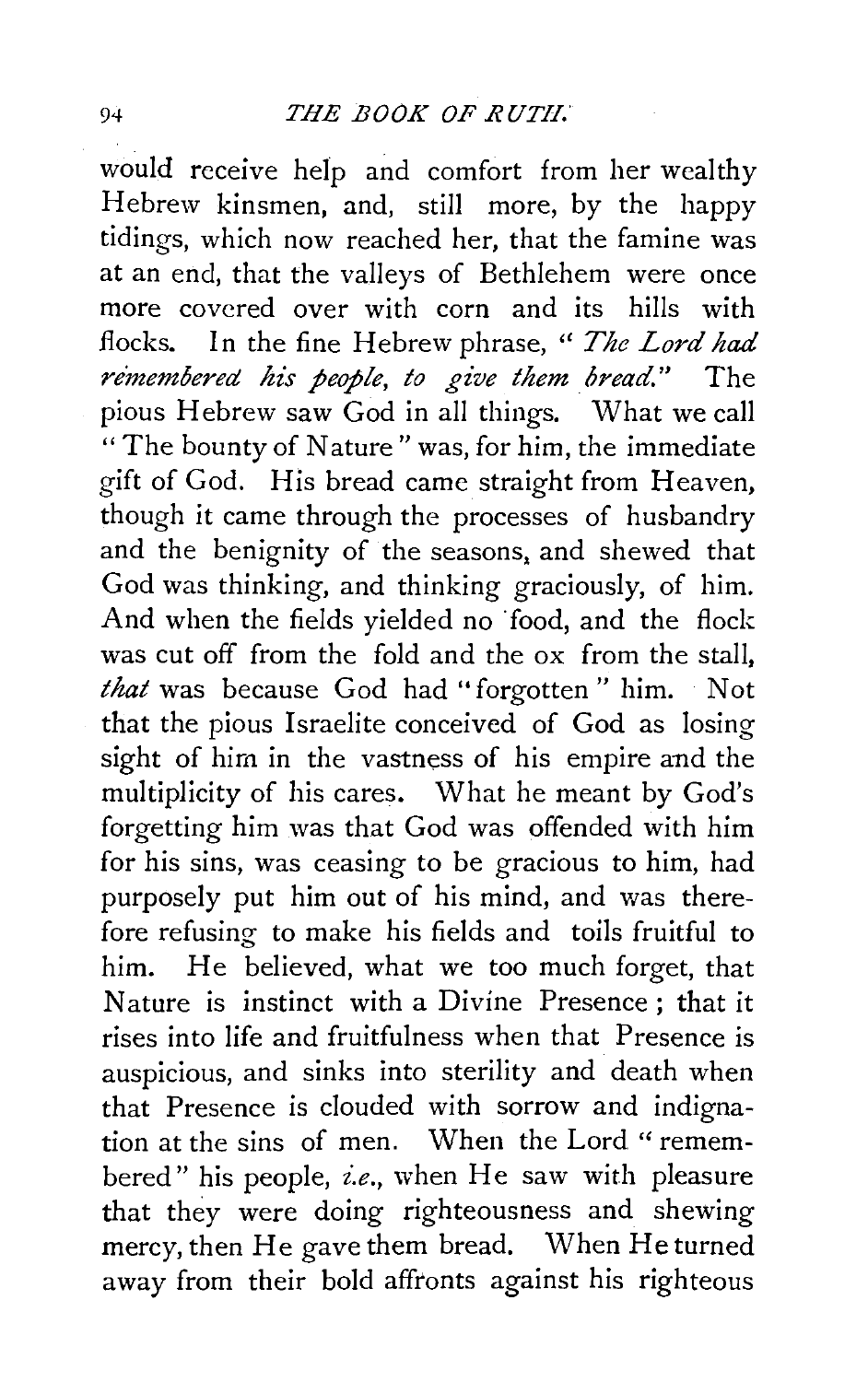and loving Will, then famine and disaster stalked through the land.

In *this* sense God had forgotten Israel for ten years. And, no doubt, the calamities which signified his displeasure with them produced their usual  $effect$ , inducing humility and penitence. Now, therefore, He remembers them, and once more the land smiles with plenty. And now that He is once more gracious, may there not be grace and a blessing even for the impoverished and afflicted Naomi, if she too returns to Him and once more takes shelter under his wings? Perchance, there may. At all evehts she will put Him to the proof. And so she starts on her homeward way.

But she does not start alone. Her two daughtersin-law resolve to accompany her. She, apparently, is not aware of their intention, and supposes they have only come to see her off and indulge in a last embrace, although they regarded themselves as already on the way to the land of Judah (ver. 7). When, therefore, they reach the Ford of the Arnon, on the northern boundary of the Field of Moab, or, perhaps, when they reach the Fords of the Jordan, the eastern boundary of Judah, Naomi bids them return each to her mother's house, and prays both that the Lord will deal kindly with them, as they have dealt with her dead and with her, and that He will grant that they may each find "an asylum" in the house of a new husband. As she clasps them in a parting embrace, they lift up their voices and weep. They protest, " Nay, but we will return with thee unto thy people." And, now, Naomi has the delicate difficult task of breaking to them, as gently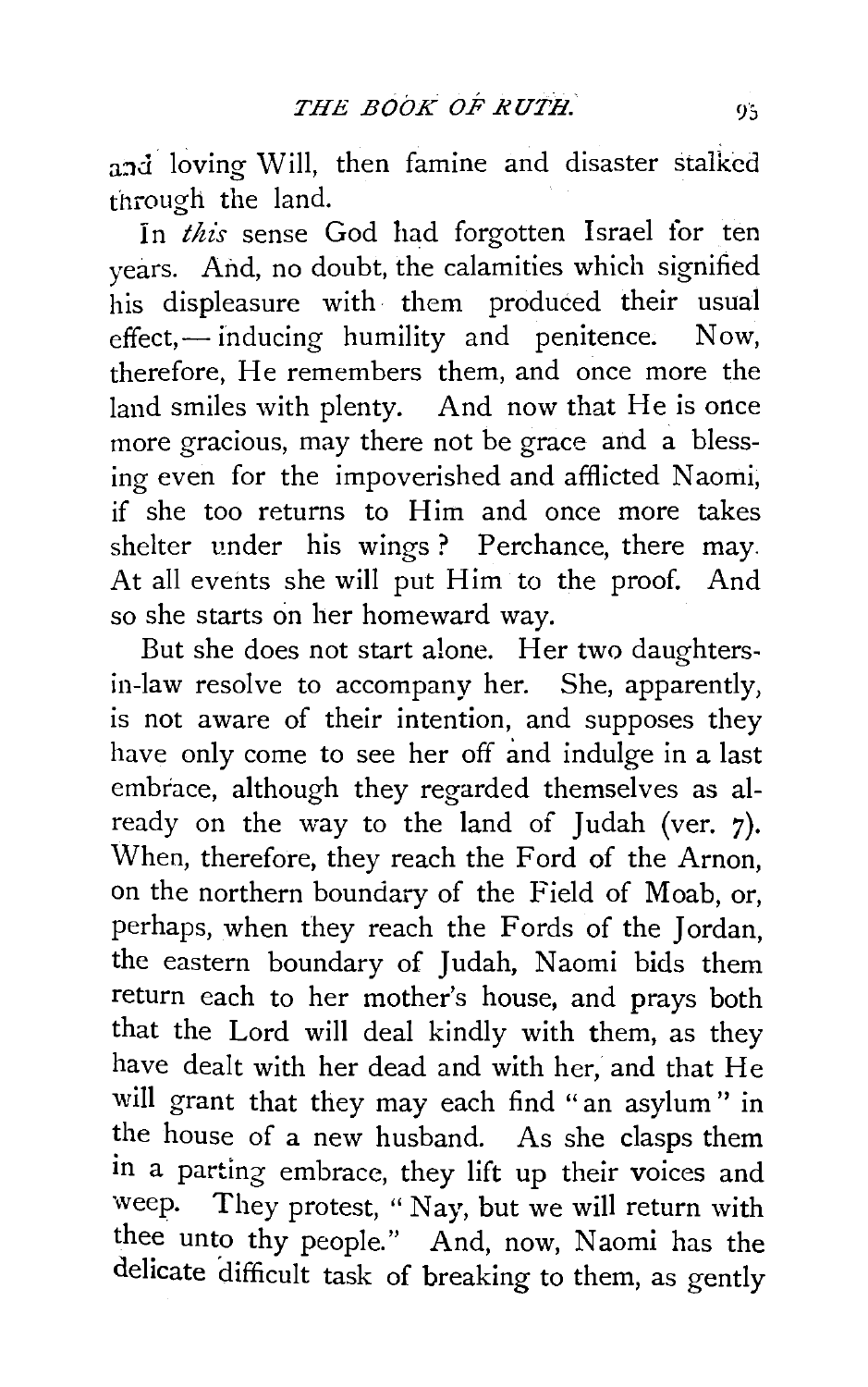as she may, the sad secret that, if they go with her, they will find no welcome from her people, no kindness from any but herself.

If we would understand the scene, and especially the stress laid on these young widows finding new husbands, we must remember that in the East of antiquity, as in many Eastern lands to this day, the position of an unmarried woman, whether maid or widow, was a very unhappy and perilous one. Only in the house of a husband could a woman be sure of respect and protection. Hence the Hebrews spoke of the husband's house as a w'oman's *"menuchah,"* or "rest,"-her secure and happy asylum from servivitude, neglect, license. It was such an "asylum'' of honour and freedom that Naomi desired for Orpah and Ruth. But, as she had to explain to them, such an "asylum," while it might be open to them in Moab, would be fast closed against them in Judah. In marrying them her sons had sinned against the Hebrew law. That sin was not likely to be repeated by Israelites living in their own land. Yet how is Naomi to tell them of this fatal separation between the two races ? how is she to make these loving women aware that, if they carry out their resolve to go with her, they must resign all hope of honour and regard ?

She discharges her difficult task with infinite delicacy. They, of *course,* had no thought of marrying any sons that might hereafter be born to the widowed Naomi. Such a thought could not possibly have entered their minds. Why, then, does Naomi lay such emphasis on the utter unlikelihood ot her having sons, and of their waiting for them even· if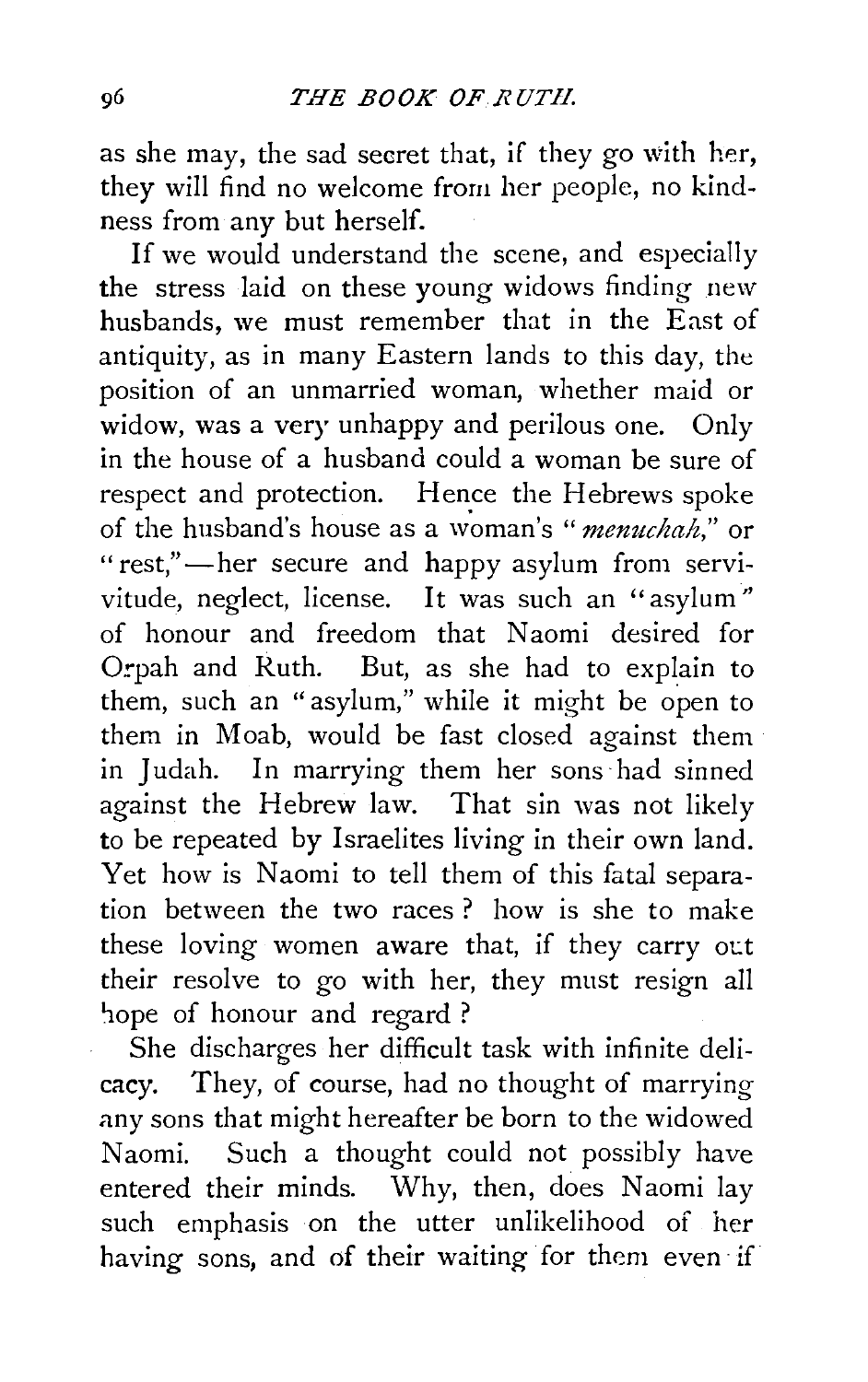she should have them ? Simply to convey to them that, if they went with her, *they would have no hope*  but in herself. What she meant was: "I know and love you : and, had I sons, I would take you with me, that, in their homes, you might find the asylum every woman needs and craves. But I have none, nor am I likely to have any, nor could you wait for them if I had. And, outside my household, there is no prospect for you; for the men of Israel may not take to wife the daughters of Moab. Alas, it is more bitter for me to tell you this than for you to hear it. It is harder for me than for you that we must part. But the hand of the Lord is gone out against me. I have no 'hope for the future. I must walk my darkened path alone. But you, you may still find an asylum with the people of your own race. *Your*  future may be bright. You will at least have one another. Go, then, and return each to her mother's house.''

This, I apprehend, was what Naomi meant by the words which sound so strangely to us (vers.  $11-13$ ): this was what Ruth and Orpah would understand her to mean. And if we cannot wonder that the cheerless and perilous prospect was too much for Orpah's love, let us all the more admire the constancy of her whom even this prospect could not terrify. Ruth risked everything which a woman holds dear rather than leave her "mother" to walk and suffer alone And it may be doubted whether in all the crowded records of womanly heroism and self-sacrifice we anywhere meet a courage and devotion surpassing hers.

And<sup>-</sup> yet, in this contest of self-sacrificing love it VOL. 11. 8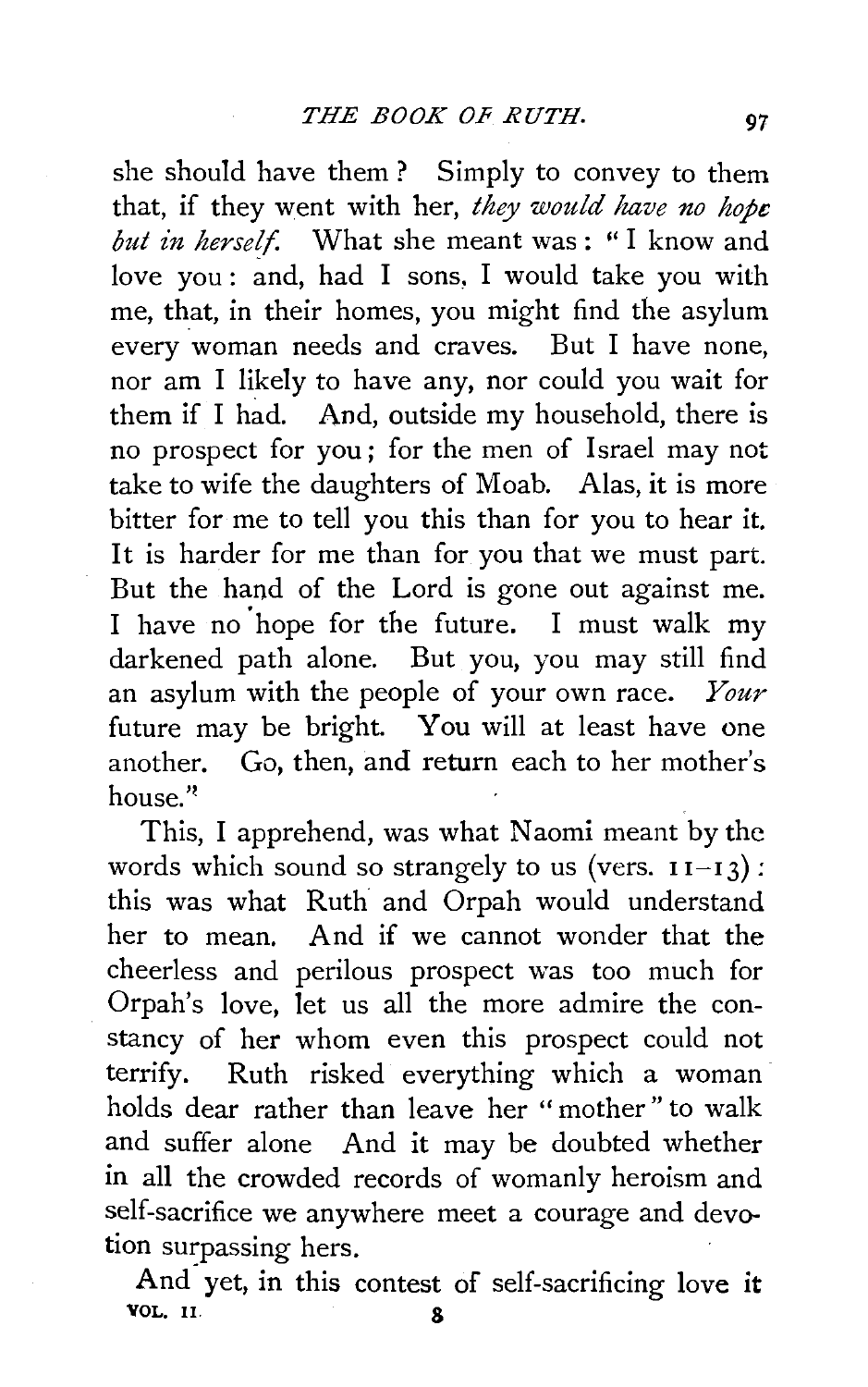is hard to tell whether the palm should be awarded to Ruth or to Naomi. Has not Naomi discharged her full duty of dissuasion in placing the discomforts and dangers of her lot before her daughter? She, at all events, thinks that she has not. When Orpah has kissed her and gone back, while Ruth is still "cleaving" to her, she renews her entreaties and dissuasions. "Thy sister-in-law has gone back to her' people and to her gods; go thou also. It is not simply, or mainly, that we belong to different races: we worship different gods. It is *this* which really separates us, and makes it impossible that you should find an asylum in Judah. Return, then, after thy sister." When we consider how dark and solitary Naomi's path must have been had Ruth yielded to her entreaties, we cannot but feel that these two noble women were well matched, that it is hard to say in ·which of them love was the more generous and selfforgetting.

If, in the judgment of the world, Ruth carries off the palm, it is, in part, because we expect more of a mother in Israel than of a daughter of Moab : but it is still more, I think, in virtue of the exquisite and pathetic words in which her reply to the dissuasions of Naomi is couched. Her vow has stamped itself on the very heart of the world ; and that, not because of the beauty of its form simply, though even in our English Version it sounds like a sweet and noble music, but because it expresses, in a worthy form and once for all, the utter devotion of a genuine and self-conquering love. It is the spirit which informs and breathes through these melodious words that makes them so precious to us, and that also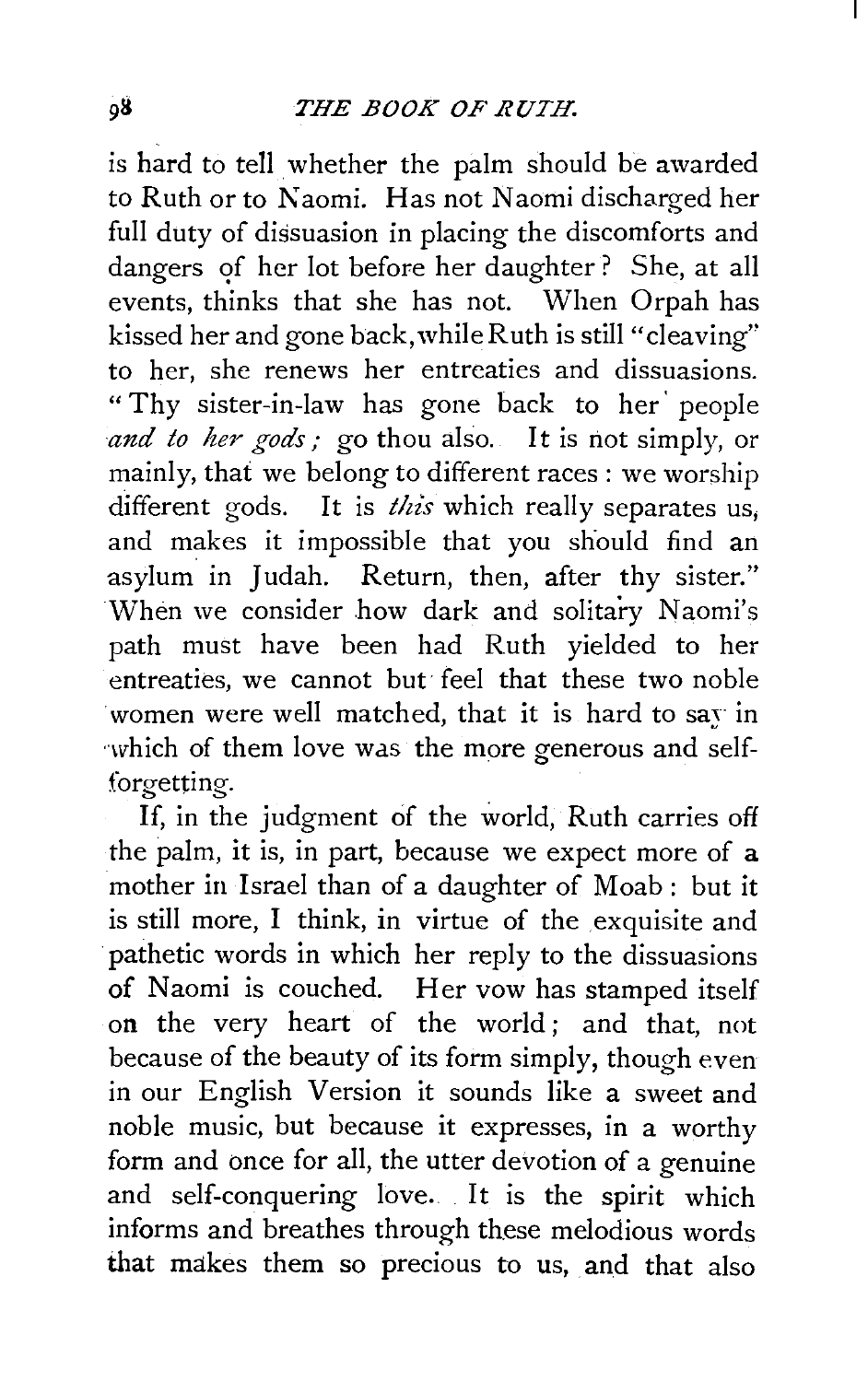renders it impossible to utter any fitting comment on them. They shine most purely in their own light. *"hztreat me not to leave thee, nor to return .from*  following after thee; for whither thou goest, I will *,f[O, and where thou lodgest,* I *will lodge. Thy people*  · *is my people, and thy God my God. JVhere thou dicst, I will die, and there will 1 be buried.* [EHOVAH *do so to me and more also, if aught but death part thee and me.*" One wonders where the woman found breath to utter such words as these as she lay weeping on Naomi's breast, that her voice' did not break into inarticulate sobs and sighs under the weight of so impassioned a tenderness.

I cannot pretend to interpret them, to dwell on them and bring out their beauty. Every heart must do that for itself. But three points should be noted by all who study them, (1) That, in these words, Ruth meets every dissuasive plea of Naomi's. Naomi has no home, no asylum, to offer her; and Ruth replies, "Where thou lodgest, I will lodge." Naomi reminds her that she is going among an alien people, who worship another God; and Ruth replies, "Thy people is my people, and thy God my God." N aomi urges that there will be no brightness, no *life,*  in her life; and Ruth replies that she is content to die so that she may share Naomi's grave. (z) That Ruth adopts Naomi's God *as yet* purely from love of Naomi. And  $(3)$  that she shews how instantly and entirely she adopts Naomi's religion by sealing her vow with the Hebrew oath and by calling on the God of the Hebrews: "*Jehovah* do so to me, and more also, if aught but death part thee and me."

When, from this impassioned invocation of the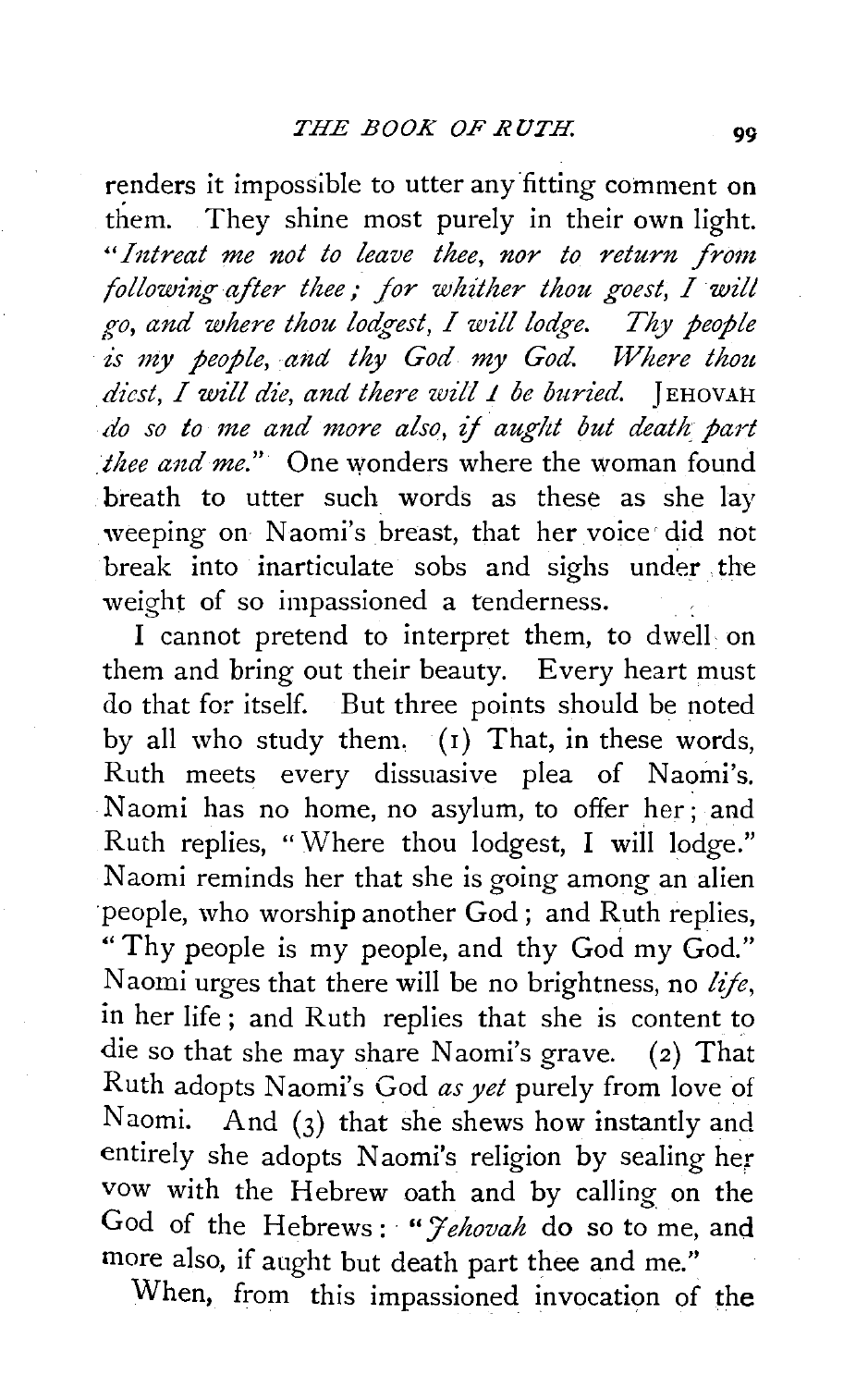Name of the Lord, Naomi perceives that Ruth is "stedfastly minded" to go with her, she ceases to dissuade her: and the two noble women, united in an indissoluble bond of love, go on their way side by side.

Fuller's comment on verse 19 is: "Naomi was formerly *a woman of good quality and fashion,* of good rank and repute ; otherwise her return in poverty had not so generally been taken notice of. Shrubs may be grubbed to the ground, and none miss them ; but every one marks the falling of a cedar. Grovelling cottages may be levelled to the earth, and none observe them ; but every traveller takes notice of the fall of a steeple. Let this comfort those to whom God hath given small possessions. Should He visit them with poverty, and take from them what little· they have, yet their grief and shame would be the less; they should not have so many fingers pointing at them, so many eyes staring on them, so many words spoken of them ; they might lurk in obscurity : it must be a Naomi, a person of eminency and estate, whose poverty must move a whole city." In these days we should hardly think of calling Naomi "a woman of good quality and fashion;" but Fuller's inference from the general excitement caused by her return is, on the whole, a fair one, though it is somewhat quaintly worded. She must have been a woman of substance and repute about whom all Bethlehem was moved. Their exclamation, " *This*  Naomi!" expresses the general astonishment at the change which had passed upon her. No doubt the little hamlet had been all aflame with gossip when, ten years before, the rich sheep-master, Elimelech,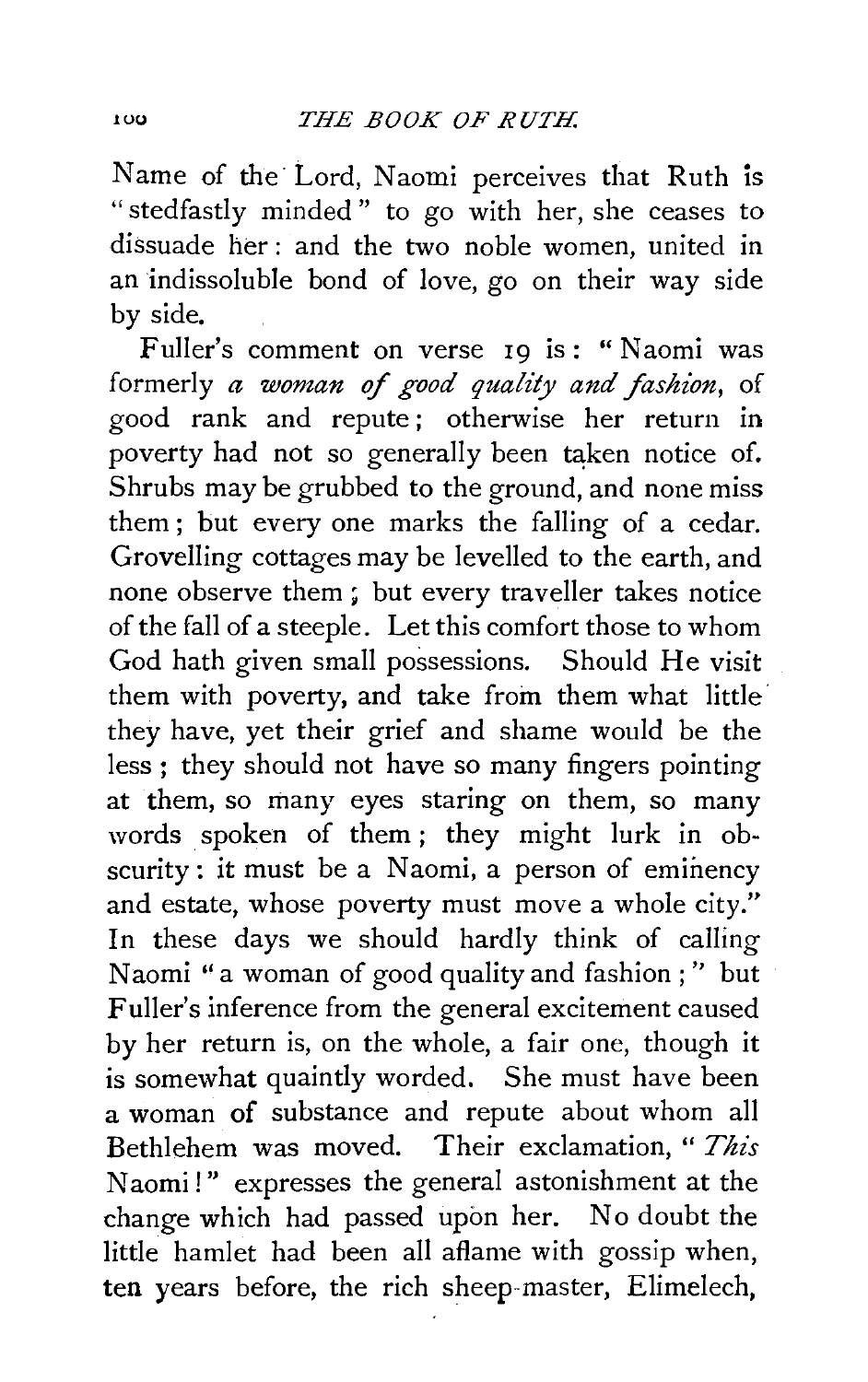had left it, and many pious brows had been shaken over his sin in going to sojourn among the heathen. And, no doubt, on Naomi's return, many who would have shared that sin if they could, and many who had committed far worse sins than any of which she had been guilty, once more shook their heads in grave rebuke, and were forward to recognize the judgments of an offended God in the calamities which had befallen her. It may be feared that there was more blame than pity in the ejaculation, " *This* N aomi ! "

Naomi confesses both the impoverishing change that had passed upon her and the sin of which she had become conscious, and is more than ever conscious now that she sees it reflected from the rebuking faces of her former neighbours. The passionate exclamation with which she meets their wonder and reproach is full of pathos. " Call me not Naomi, but call me *Mara* ('bitter'), for the Almighty hath dealt very *bitterly* with me!" Life is no more pleasant to me, but full of bitterness. Call me, then, by a new name answering to my new condition, a name as bitter as my afflictions. There is, too, a strange blending of sadness and generosity in her confession: "I went out full, and the Lord hath brought me home empty.  $\ldots$ . The Lord hath testified against me ; the Almighty hath afflicted me." For while, like her neighbours, she feels the humbling contrast between her former wealth-wealth of happiness and of hope as well as of possessions-and her present poor and unfriended condition, she also feels that it was *because*  she went away when she was full that she has been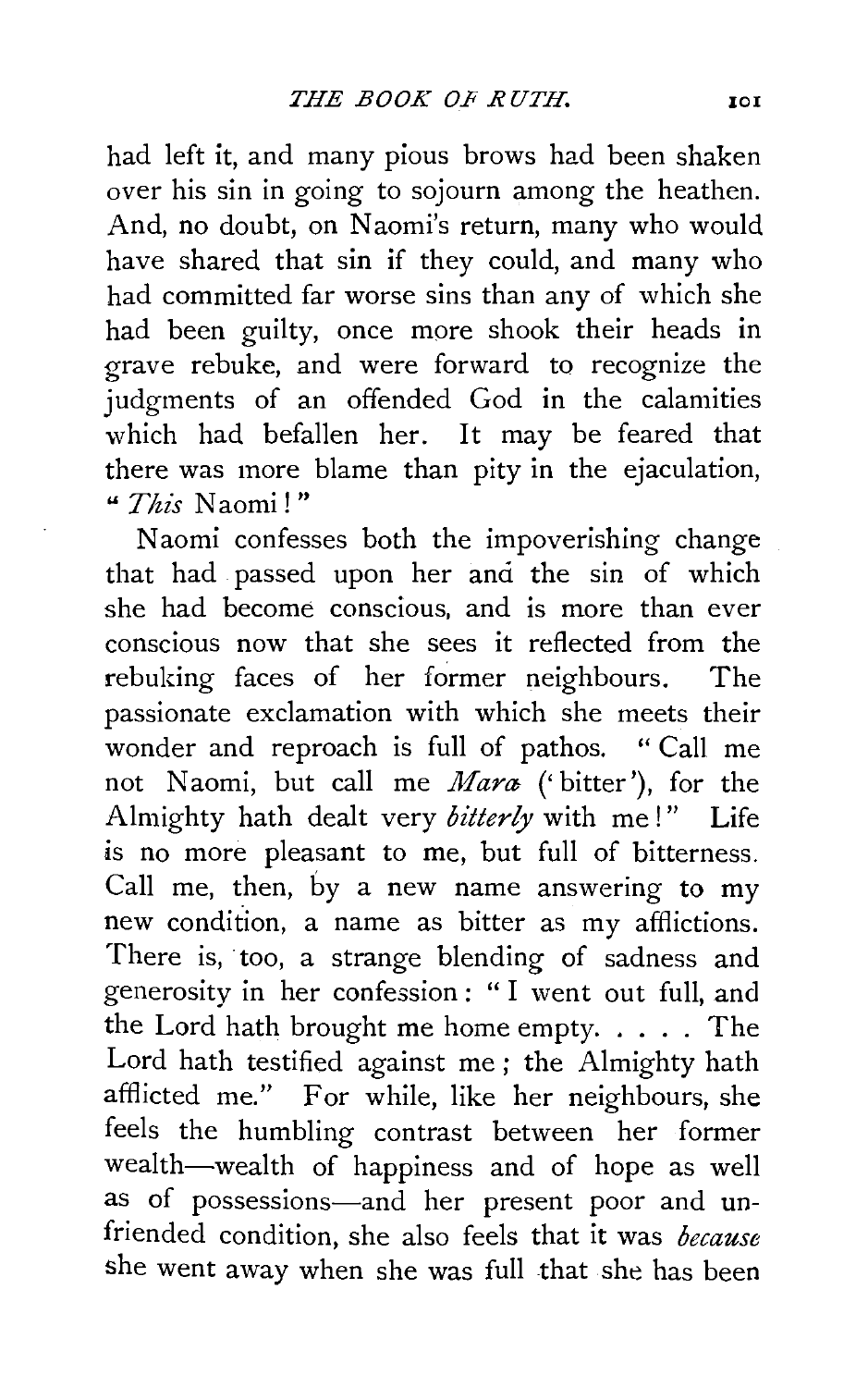brought home empty. She attributes her "emptiness" to the Lord, but her going away to herself alone; *That* was not the Lord's doing; it was a sin against his will. Nor 'was it the doing of Elimelech and her sons: at least she casts none of the blame of it on them, although, in all probability, it was they who decided to go, and she had but followed their wishes or command. She takes the whole blame on herself. She confesses that, in leaving "the land of the promise," she was walking after her own will, not the will of God. But, though she confesses her own sin, she utters no reproach against the beloved dead. "I went because it was my will to go ; and now God has taught me, by all I have suffered and lost, that it was wrong to go. He has justly emptied me of all my possessions, all my hopes."

The whole city was moved at her return; but no one seems to have been moved by her penitence and grief. She is left alone, save for "Ruth, the *Moabitess"* (verse 22), as the sacred historian once more calls her, to bring out the contrast between the tenderness of this heathen outcast and the austerity of the pious Hebrews of Bethlehem.

Thus far, then, the Story is sad enough : it is a story of loss, of shame, of sore bereavement; and but for the fidelity of Ruth we should leave Naomi -in her native place, too, and among her kinalone, deeming herself forsaken of God and afflicted. because she saw herself abandoned and despised of men. Even the first Chapter of the Book, however, does not close without a hint of brighter days in store. Love and fidelity are always acceptable to